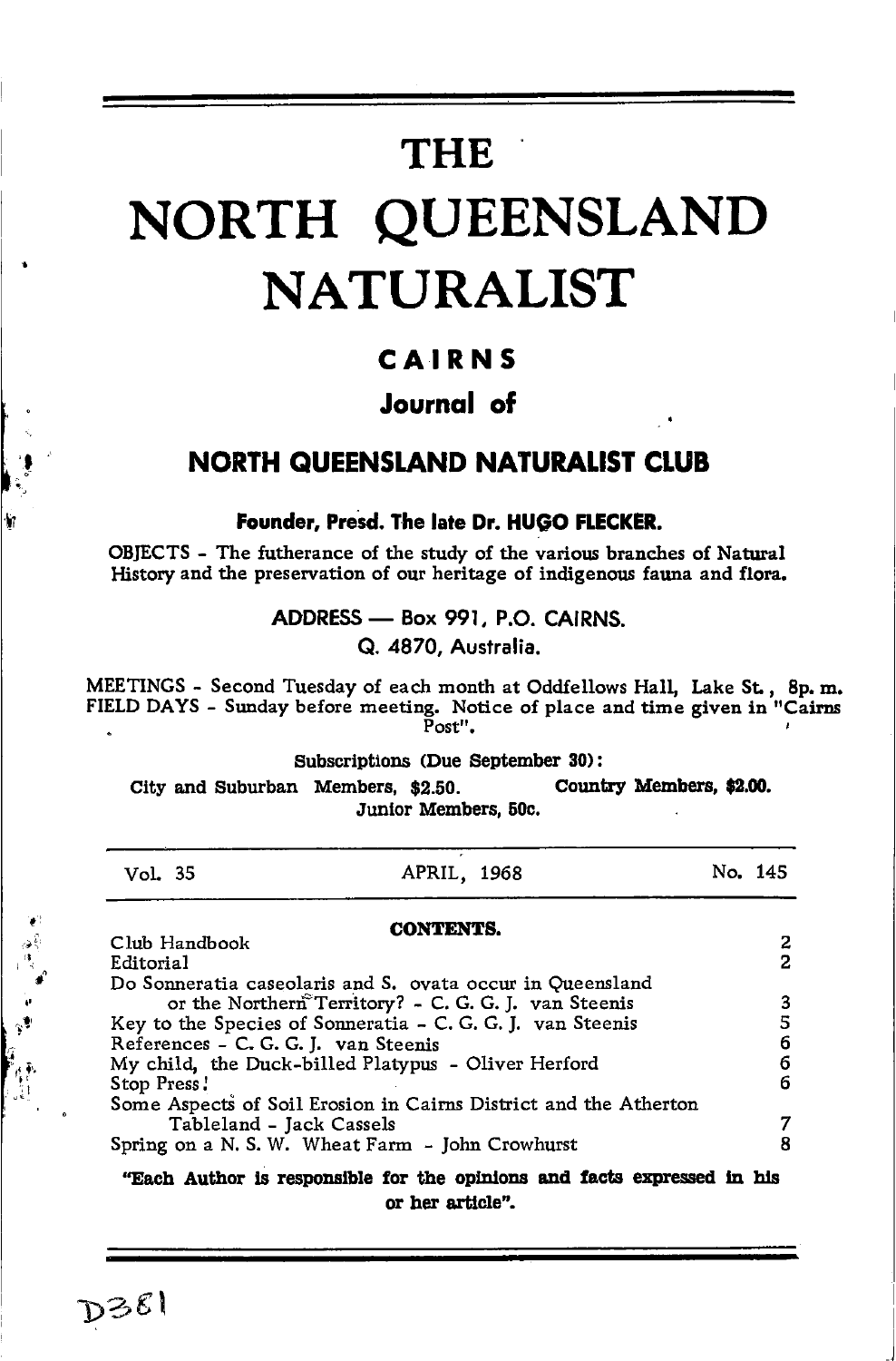#### NORTH QUEENSLAND NATURALIST

Club Officers - September 30, 1967 to September 30, 1968. President: A. J. C ASSELS, Esq. Hon. Treasurer: Mr. G. AYRES Hon. Secretary: Mrs. M. L. CASSELS Editor: Miss J. MORRIS

## CLUB HANDBOOKS

| Check List of North Queensland Ferns $\,\ldots\, \ldots\, \ldots\, \ldots\, \ldots\, \ldots\, \ldots\, 10$ c<br>Edible Plants in North Queensland          .20c<br>Marketable Fish of the Cairns Sea.         .10c |  |
|--------------------------------------------------------------------------------------------------------------------------------------------------------------------------------------------------------------------|--|
| Check List of Australian Dryopidae 5c<br>(Plus Postage)                                                                                                                                                            |  |

## EDITORIAL

A sincere apology to readers of this Journal for the error in date and number of our last issue. Title page should have shown:

No. 144. DECEMBER, 1967. Vol. 34. Instead it repeated the dateline of previous issue: July, 1967, No. 143. Would all librarians, in particular, please note this correction, and accept our apology for any confusion caused.

Our club has sought affiliation with the Wildlife Preservation Society of Queensland, to try to gain a stronger voice on matters of conservation. Specific cases of exploitation of goannas and of certain protected birds have recently drawn active protests from the Club. At the same time it will add our mite of moral support towards implementing the Society's aim of "an all-embracing defination of 'conservation - the rational management of natural resources of all kinds in the present and future interests of the community as a whole' ".\* Development and Progress need not be the sacred cows, to which all must be blindly, blandly sacrificed, that so many politicians and business and industrial developers seem to suggest.

Just a thought on the "dead" coral of Ellison Reef:, would it not, in course of time, become Ellison Cay or Ellison Island? If so conveniently situated for the mining of lime for agriculture, might it not also be ideally accessible as a study area on the formation of coral islands? With a University College now established in North Queensland, to serve, we hope, many generations to come, such a long-range idea may not be entirely far-fetched, or entirely without benefit.

All contributions received for the Journal have been greatly appreciated. Do please continue to submit your observations, great or small, to provide for the interests of us all.

\* "Wildlife in Australia", March, 1968.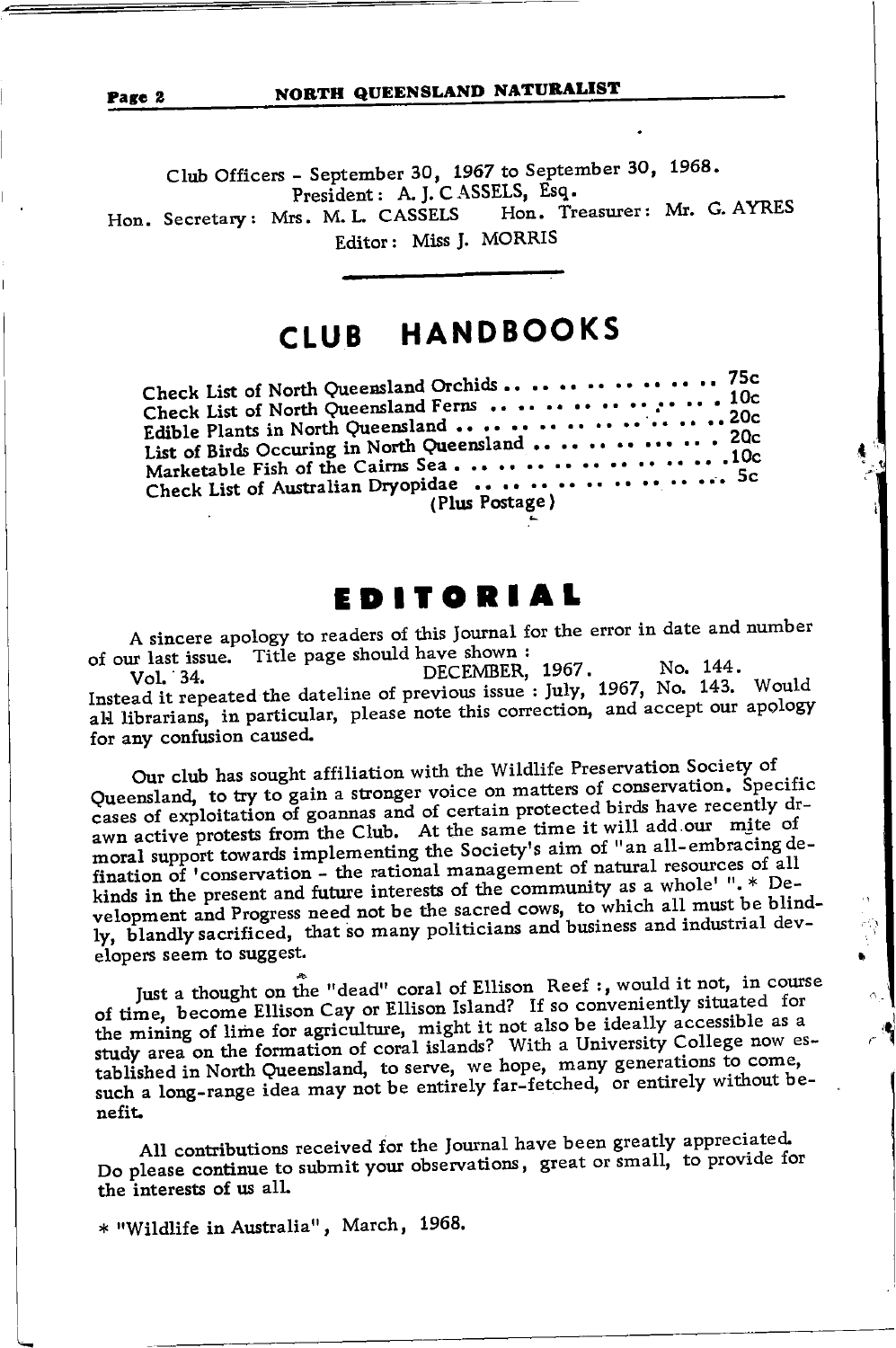## DO SONNERATIA CASEOLARIS AND S. OVATA OCCUR IN QUEENSLAND OR THE **NORTHERN TERRITORY?**

Among the mangrove trees of Queensland there are two genera of which the species possess spurge-like, erect aerial roots massed below the tree. They belong to very different families, namely to Avicennia of the Verbenaceae and Sonneratia of the Sonneratiaceae. Besides the habit, they have in common that their leaves are opposite, but there the resemblance halts.

Avicennia has mostly hairy leaves, at least underneath, and hairy thyrses, the Sonneratias are entirely glabrous. Avicennia has many-flowered spikes or thyrses of small tubular flowers, open during the day, with 4 stamens, er small spindle-shaped, 1-seeded capsules opening with 2 valves emitting the already developed germinated seed.

Sonneratia on the other hand has the flowers single or rarely in threes at the end of the twigs. They are large, with a calyx splitting in 4-8 acute lobes, openend of the twigs. They are rarge, with a cary a spiritung in  $\tau$ -b active roots, opening at dusk, being nocturnal. There are very many stamens far exserted like a brush. The flowers emit a rather disagreeable smell and pr This attracts honey-suckers (according to Beccari) but surely also bats. fruit is large, and becomes finally a kind of hard-shelled berry, containing very numerous very small seeds embedded in pulp; it is superior or half-superior and is sustained by the hard, more or less enlarged calyx lobes.

There are in the world five species of Sonneratia (1) of which two are con-' fined to the Indian Ocean shores and Malaya. The three others are found throughout the Malesian archipelago and all three are found on the south coast of New Guinea, also in the Solomons, New Hebrides, and one even in New Caledonia, Micronesia and the Marshalls.

One would suspect that all three were also found either in the mangroves of the Northern Territory or Queensland, at least in the Cape York Peninsula, but this is not so!

With Mr. J. Muller, who has made in Borneo an elaborate study of Sonneratia, mainly for the purpose of the pollen identity, and who has found in passing also locally hybrids (2), I have carefully studied all Sonneratia material in the Brisbane Herbarium and all this except two fragmentary sheets belongs to one species. This is in general accordance with Bentham's Flora Australiensis and Bailey's Flora of Queensland, and with Ewart & Davies' Flora of the Northern Territory.

This one species was by these authors sometimes called S. acida, a synonym of S. Caseolaris (L. ) Engl., but also sometimes S. alba J. Sm.

However, all this material doubtless belongs to the widest distributed species of all three, ranging from the East Africian coast through the Indian Ocean and Malesia to Micronesia and New Caledonia (3), S. alba J. Sm.

In the latter three islands or island groups occurs only one species, S. alba J. Sm. From the Marshalls, specimens were sometimes distributed under<br>the name S. caseolaris (L. ) Engl. (for example Hatheway 827, D. Anderson 3748), but they were wrongly identified.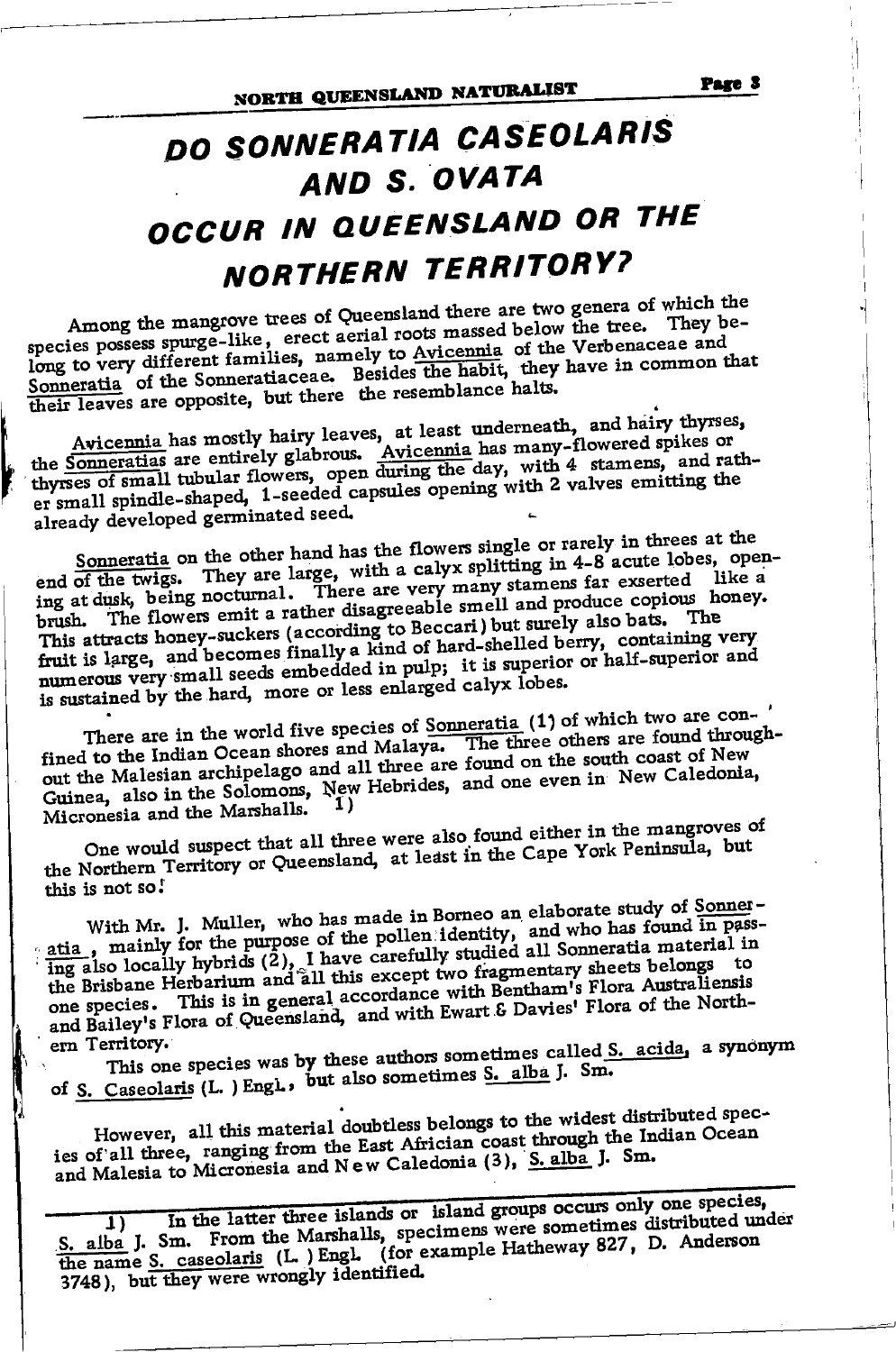#### NORTH QUEENSLAND NATURALIST

However, not only the names but also the identity seems to be confused in Queensland literature. The one collection quoted by name in Bailey's Queensland Flora p. 679, under S. alba viz. "Johnstone River, Dr. T. L. Bancroft" (BRI 063649), though sterile, is presumably not S. alba, but another species, S. caseolaris. This is corrborated by a second sheet in the Brisbane Herbarium, also from Johnstone River. collected by G. H. Ladbrook, July 1917 (BRI 063648), which, though fragmentary, is accompanied by a loose fruit, which is certainly S. caseolaris.

There is thus a reasonable certainty that there are in Queensland at least two species of Sonneratia. Judging from the proximity of New Guinea, it is likely that S. ovata also occurs in Queensland, though this is on the whole scarcer than the other two.

As all the herbarium material of Queensland is scrappy, as it is in most herbaria, due to the difficulty of drying these rather fleshy plants which disintegrate easily when not rapidly dried or at least killed (by alcohol, formalin, or hot water), it would be certainly worthwhile if eager botanists not afraid of making themselves dirty and being bitten by mosquito es, collect new material.

The most promising place would in first instance be Johnstone River.

Sonneratias occur in tidal forest, along muddy shores, in creeks and estuaries, but also often as rather isolated trees on dead coral reefs covered with some sand or mud, within high tide level.

This note is mostly written to encourage the North Queensland botanists to bring more light into the occurrence of Sonneratia in northern Australia. To assist them I have prepared a key with the most essential characters and besides provided figures of the three fruit types, in order to facilitate recognition. It is not impossible that the three species occupy an ecologically slightly different niche and that one is found on, for example, firmer mud than the other, but little is known about this. In habit the tree shape and crown are also very similar, so that one has to get familiar with them by picking specimens either in fruit or in flower, preferably both. Only one of the species, the rarer S. ovata, can more of less be recognized by the leaf-shape being widest near the truncate or even slightly emarginate base.

The structure of the flowers is as decisive as that of the fruit. The calyx tube is either smooth without ribs or lines running; down from the sinuses in S. caseolaris, smooth and with such ribs in S. alba, finely verruculose and with ribs, and with a constriction at the insertion of the calyx lobes, in S. ovata.

Also the petals are decisive; if present they are inplanted between the calyx lobes. In S. caseolaris they are large, wide and blood-red; in S. alba they are white or at base  $+$  tinged red, and narrow, sometimes as narrow as a filament; in S. ovata there are no petals.

In the herbarium it is often difficult to find the petals as they are often early caducous; they can be best observed in mature buds or flowers just opening.

As to the fruits, the differential characters speak for themselves from the figure: in S. alba the fruit is half-inferior, with the sepals recurved in the fully mature fruit, in the other two species the fruit rides more or less on a flat calyx base, the calyx being wide and flat in S. caseolaris and the lobes erect in S. ovata.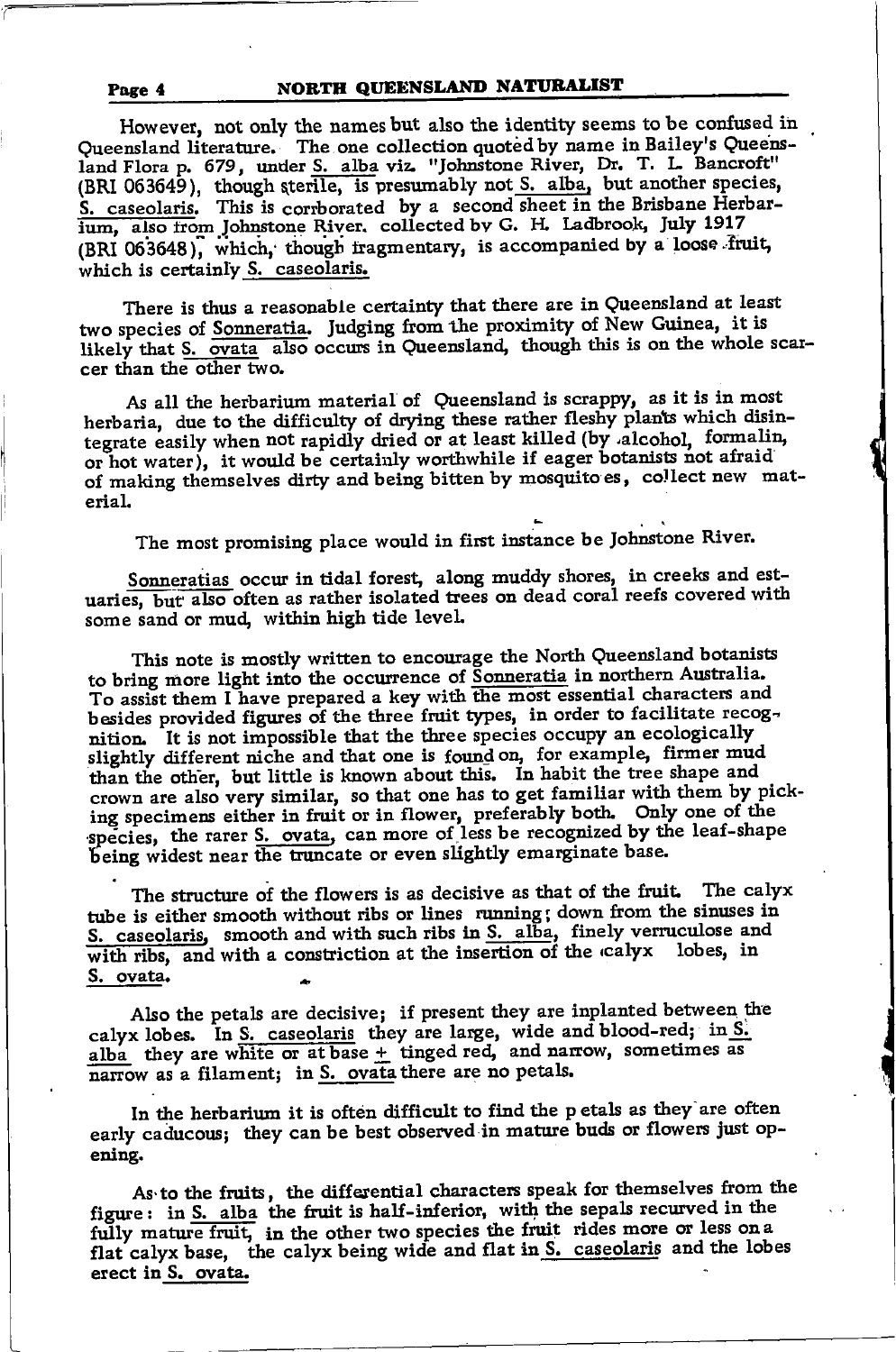NORTH QUEENSLAND NATURALIST



#### KEY TO THE SPECIES OF SONNERATIA

Petals absent. Calyx finely verruculose, the tube distinctly ribbed and 1. somewhat contracted at the rim, inner side of calyx lobes red. Calyx tube in fruit low (5-10 mm high), the lobes ascending, appressed against the ripe fruit. Leaves broadly rounded or truncate to subemarginate at base, 4-10 by 3-9 cm.

S. ovata Backer

- Petals present, though sometimes narrow. Calyx smooth, its lobes in 1. mature fruit expanded or recurved.
	- Petals linear, 13-20 by  $\frac{1}{2}$   $1\frac{1}{4}$  mm, white or lower half tinged red.  $2.$ Calyx tube ribbed, inner side of sepals red. Calyx tube in fruit ribbed,  $1\frac{1}{2}$ -2 cm high, under the ripe fruit the segments reflexed. Leaves obovate or oval from a cuneate base, c.  $5-12\frac{1}{2}$  by 3-9. S. alba J. Sm.
	- Petals linear-lanceolate, dark red (also in dry state) 16-35 by  $1\frac{1}{2}$ -3 $\frac{1}{2}$  $2.$ mm. Calyx tube not ribbed, inner side of sepals greenish or yellowish-white. Calyx tube in fruit flat-expanded, as are the lobes. Leaves lancealate to oval-obovate, the base contracted or cuneate, 5-13 by 2-5 cm  $(S. \text{acida L.f.})$

S. caseolaris (L.) Engl.

Besides the two poor Sonneratia caseolaris collections, it is surprising that there are, in the Brisbane Herbarium, only four collections of Sonneratia alba from Q ueensland and the Northern Territory. They are the following.:

QUEENSLAND : Cook District, : Pt. Douglas Beach, W. T. J. without number; Cooktown, W. E. Roth, dd. 30. 6. 1899. North Kennedy District: Hinchinbrook I., at Scraggy Point, S. T. Blake 18838.

NORTHERN TERRITORY: Point Stephens, Adam Bay, S. T. Blake 16953.

These localities may yield more species, as the species are often growing in the same mangrove complexes, though in slightly different niches. But there must be many other mangrove patches where Sonneratia has never been collected.

For those botanists or foresters who will respond, I hope, to my plea, I may ask also to be on the look-out for a smallish tree of the inner mangrove, with opposite, simply pinnate leaves which bear underneath in the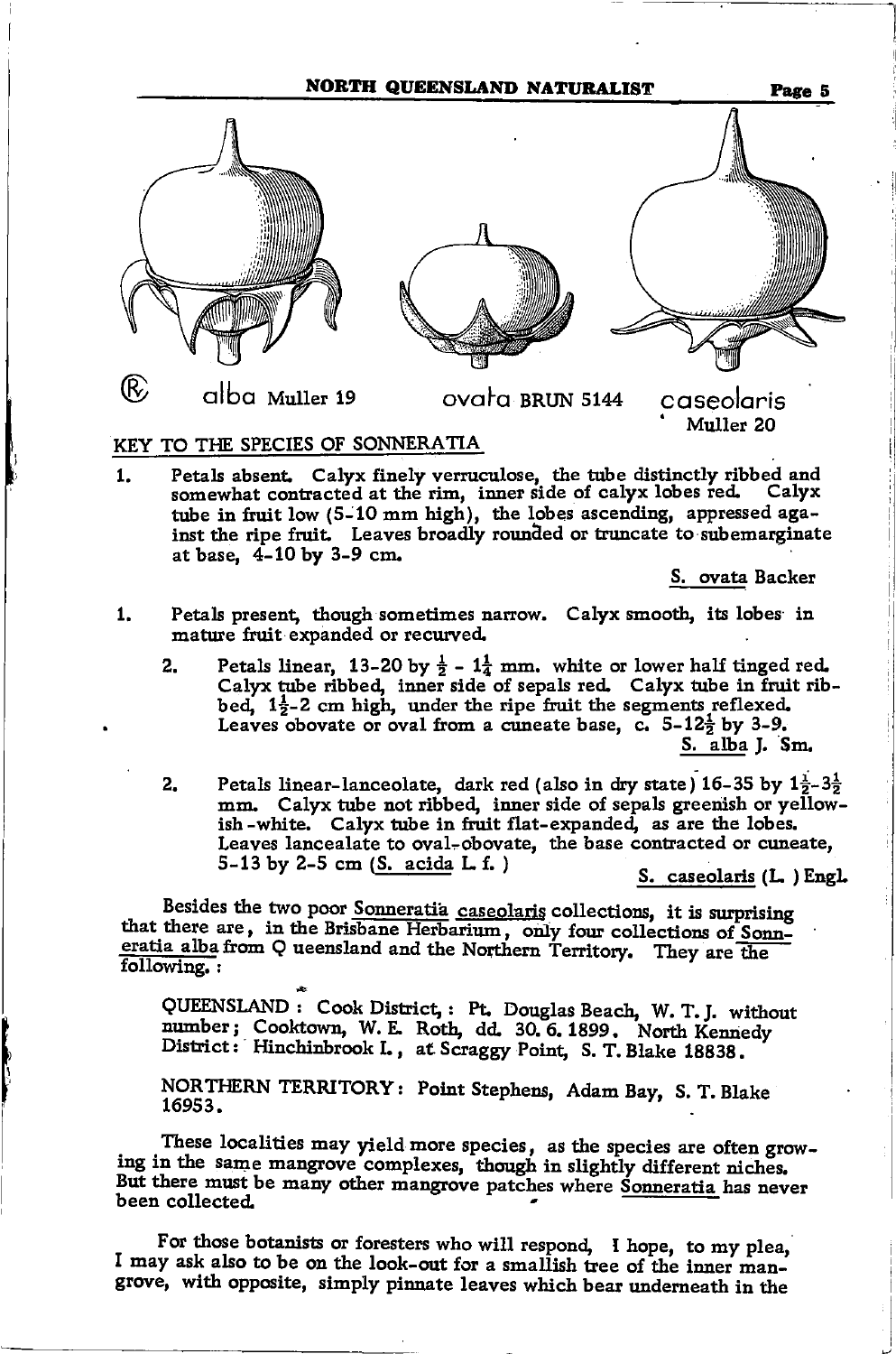#### NORTH QUEENSLAND NATURALIST Page 6

axils of the lateral nerves small hair-dots (domatia). This is a Bignoniaceous tree belonging to the genus Dolichandrone, of which three rare endemic in land species are known from the Northern Territory and the Gulf of Carpentaria area (4).

The mangrove species, however, D. spathacea (L. f. ) K. Sch., which is extremely common and widely distributed, from India through Malesia to New Caledonia, has curiously never been found on the Australian continent. Its nocturnal flowers are very long, snow-white tubular trumpets up to 15-20 cm long; the pods are linear, 30-60 cm long, and contain very numerous, unwinged, rectangular, corky seeds which easily float. One would suppose that such a plant, with so-called "obvious, easy means of dispersal", which is common in South New Guinea, must also occur in North Australia (5).

#### **REFERENCES:**

- Backer, C. A. & van Steenis, C. G. G. J. : 1951, Sonneratiaceae, in  $(1)$ Flora Malesiana 4: 280-289.
- Muller, J. & Hou-Liu, S. Y.: 1966, Hybrids and chromosomes in the  $(2)$ genus Sonneratia, Blumea 14:337-343.<br>Balgooy, M. M. J. van: 1965, Pacific Plant Areas 2, Blumea Suppl.
- $(3)$ 5;248, map 137.
- Steenis, C. G. G. J. van: 1929, a revision of the Queensland Bignonia- $(4)$ ceae, Proc. Roy. Soc. Queensland 41:39-58..
- Steenis, C. G. G. J. van: 1963, Pacific Plant Areas 1:248, map 1.  $(5)$

Rijksherbarium, Scheipenkade 6. Leyden, Holland.

#### C. G. G. J. VAN STEENIS

My child, the Duck-billed Platypus. A sad example sets for us. From him we learn how indecision Of character provokes derision. This vacillating thing, you see, Could not decide which he would be, Fish, flesh, or fowl, and choose all three. The scientists were sorely vexed To classify him; so perplexed Their brains, that they, with rage at bay, Called him a horrid name one day -A name that baffles, frights and shocks us -Ornithorhynchus paradoxus. Oliver Herford

(From an old newspaper cutting, source unknown.)

## **STOP PRESSI**

IT IS PLEASING TO NOTE THAT THE GOVERNMENT HAS REFUSED TO GRANT Mr. FORBES PERMISSION TO MINE ELLISON REEF.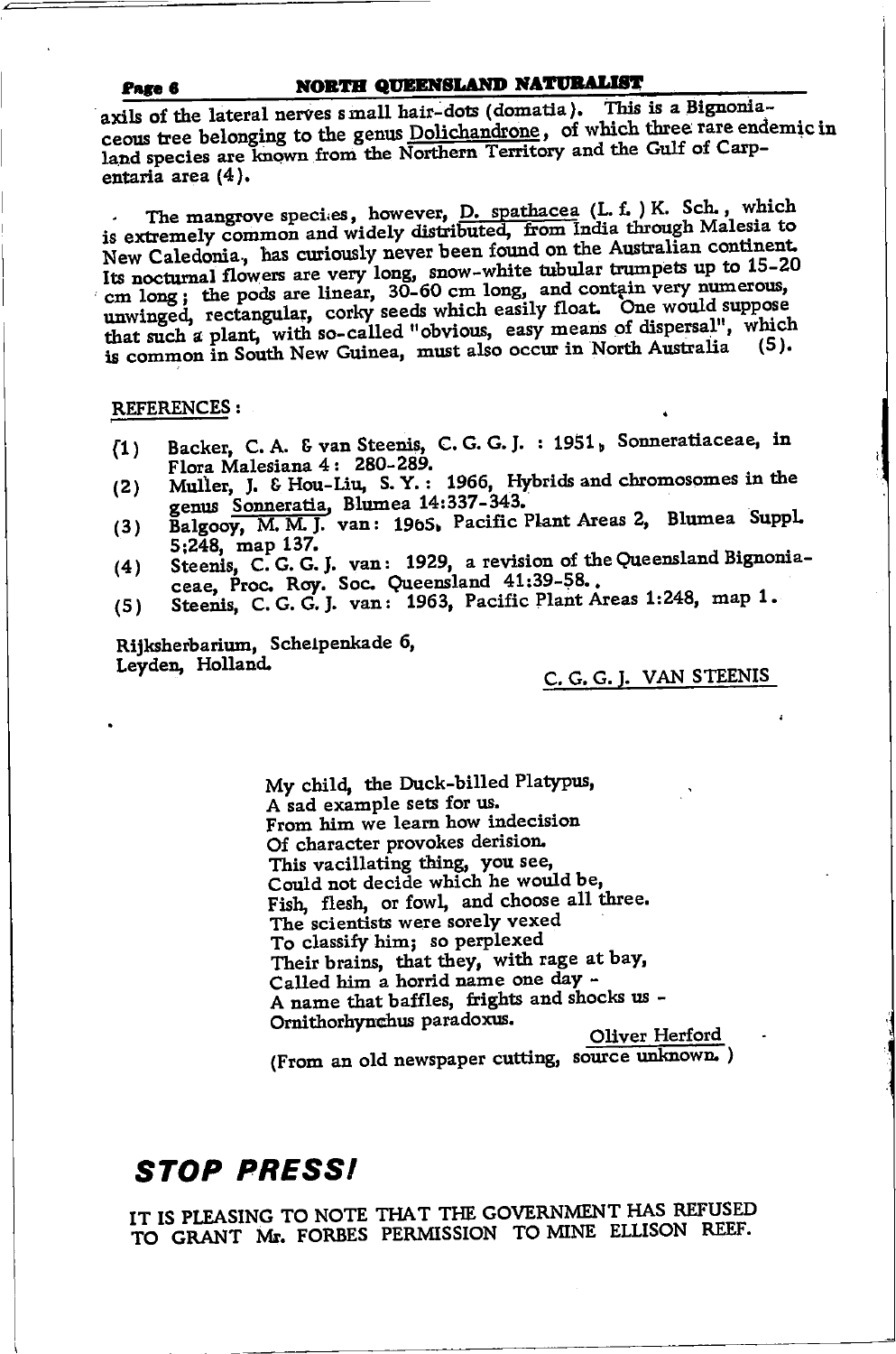## SOME ASPECTS OF SOIL EROSION IN **CAIRNS DISTRICT AND** THE ATHERTON TABLELAND

On the steep grass-covered slopes of the hills behind Edge Hill surburb of Cairns one can see a number of roughly horizontal and parallel ridges which could be mistaken for animal tracks. These track-like ridges, or slump lines as they are called, occur mainly in heavier rainfall areas where steep slopes have been frequently burned and/ or over-grazed. Many examples can be seen on the Atherton Tableland and parts of Cairns District, with particularly clear ones showing on the hills adjacent to the road to Crystal Cascades.

To arrive at the cause of this slumping, one must visualise the early days when most of the Tableland and much of Cairns district were covered in rain forest. Settlers arrived, cleared off forest here and there, established dairy herds or planted crops on the cleared areas. Felling and burning was the easiest way to clear new land, and each year before the "wet" saw fires which burned along the flats and up the slopes, encroaching gradually but surely on the rain forest. Regrowth of trees was impossible as seedlings were destroyed before they had a chance to mature. This, plus increased numbers of grazing stock, eventually denuded the country of most of its trees with the soil-binding properties of their deeply penetrating and intertwining root systems.

This is bad enough on flat land but on the steep slopes damage has been more apparent. Here, the top soil, held together only by shallowrooting grass, tends to slip downwards when it becomes saturated by rain. Moving perhaps just a little each season the top crust of land forms into myriads of slump lines - or if you like, "wallaby tracks". In the heavy wet on the steepest slopes great chunks of earth fall away to wash down into the streams which drain the country. The Barron River with its tributaries is one of the main drainage systems of the country mentioned above and of course receives most of this earth. It is carried in suspension downstream by the flood waters.

When the ispeed of the flow slackens and the water loses its turbulance as it does, firstly when it reaches Tinaroo Dam and again below the dam at the wide river mouth and finally the sea, the silt is slowly deposited. At Tinaroo the water going over the dam is reasonably clear showing that most of the silt has been deposited on the floor of the dam. Below here the Barron receives much more highly mud-charged water, this time mainly run-off from farms that lose top soil each wet season and this is discharged into the sea just north of Trinity Bay. Here it meets the south-moving East Australian Current and is bourne slowly along where the silt finally deposits in the first calm water it encounters, i. e. Trinity Bay. This accounts mainly for the mudflats fronting Cairns and Mission Bay. South of Cape Grafton until the next river mouth, mud-flats are replaced by sand-flats and clean sand beaches such as those seen at Turtle Bay and Kings Beach, indicating that at least the bulk of the mud brought from below Tinaroo Dam has been left behind on the Cairns waterfront.

Jack Cassels.